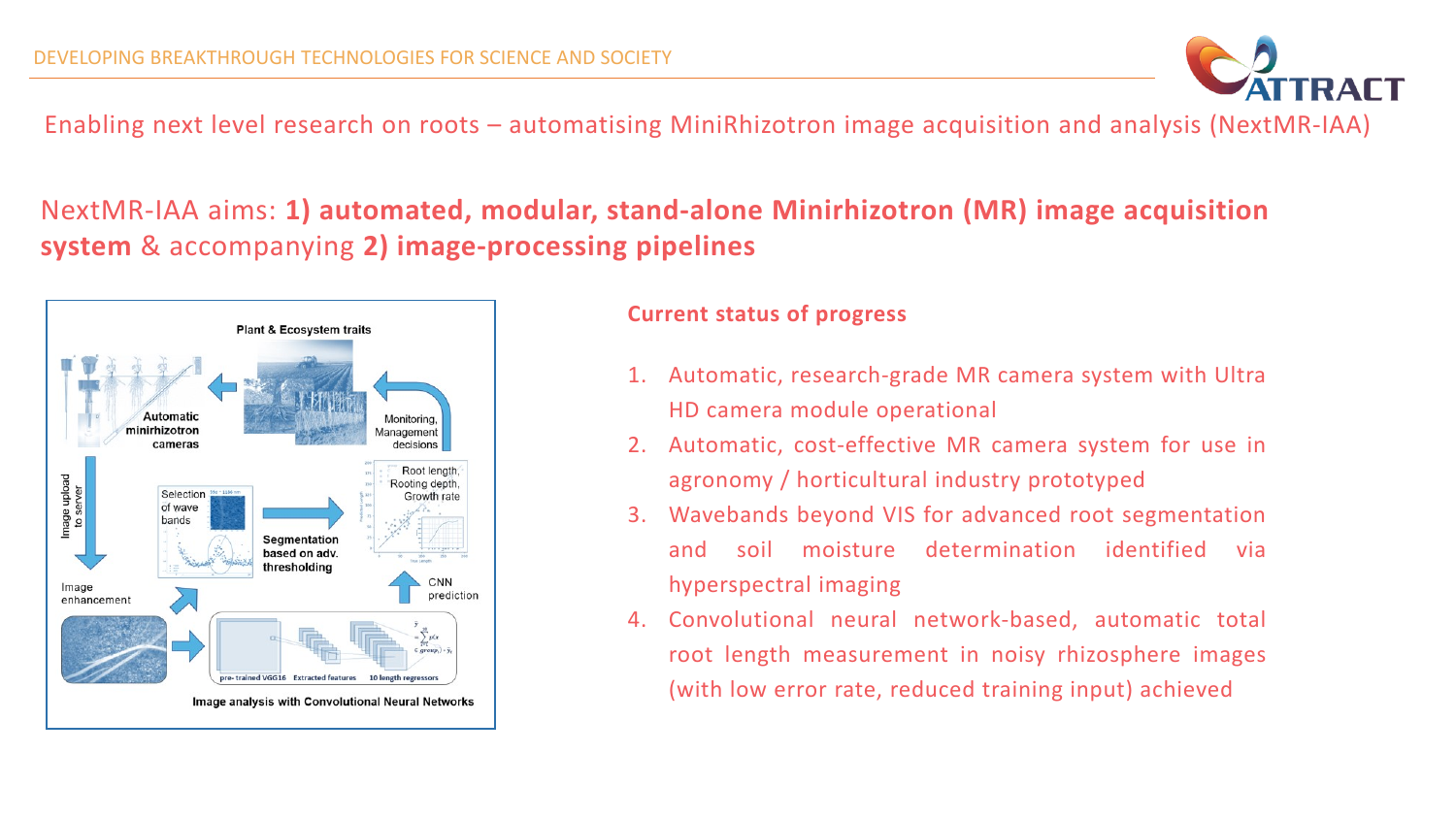

- **1. How would your technology scale up to become an industrial product/system?**
- VSI will **scale-up** the **"Research-grade UHD RGB MR camera"** (TRL6-7) to TRL9 **until mid 2021** using **NextMR-IAA** knowledge; additional VSI **R&D expenditures** will be used to bring the **multispectral imaging module** and advanced features such as **super-resolution images** to TRL9
- **Considerable additional source funding** and **additional partnering** (see below) must be used to **scale-up** the **"MR camera for farming applications"** (TRL4-5) and the related **"CNN-based software pipeline"** (TRL4) to TRL9. For TRL7, e.g., large-scale field test & case studies must clearly demonstrate sign. advantages of "rooting information" for plant & ecosystem management to industry; server infrastructure and consumer UI should be developed in a participatory approach with users. An integrated business model, based on MR camera hardware sales/leasing and image analysing services, must be developed—enabling integration of additional data ("Ecosystem-of-Things"). The NextMR-IAA spinoff would initially target markets in the Euro-Mediterranean Area, North America & China as business contacts exist
- **2. With who you would need to partner for this to happen, meaning potentially enlarging your actual consortium?**
- **Computer scientists,** and **Agriculture automation companies** (incl. Suppliers of Irrigation / Fertilisation systems; e.g. Netafim, ISR)
- **Software engineers**
- **Experimental agricultural station** operators (e.g. AGES, AT; ARO, ISR), **crop breeding companies** (e.g. KWS, GER), urban **garden departments** (e.g. MA42, City of Vienna, AT) and / or **turf grass industry** (e.g. STRABAG, AT)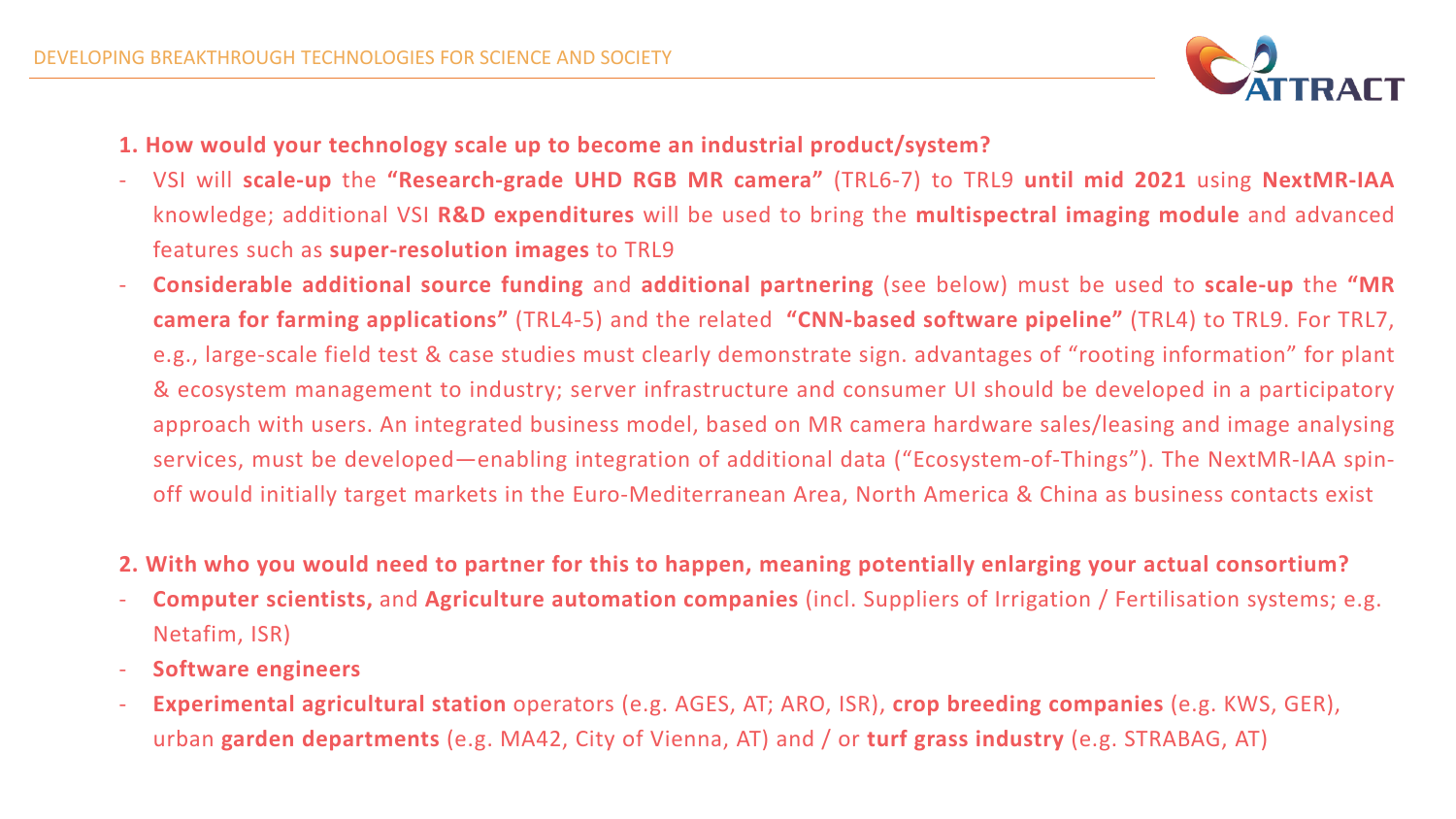## **3. What applications will you demonstrate with value for science, industry and society?**

- **Science:** The next generation MR system will facilitate information on root system development and turnover — particular enhancing the scientific understanding of plant functioning and ecosystem C dynamics by improving image quality (RGB, and wave bands beyond VIS spectra) and temporal resolution of MR camera systems
- Agronomy: The automated, cost-efficient MR camera system in combination with automated analysis of rooting depth and density will enable farmers to base irrigation and fertilization on root system development, increasing resource use efficiencies and allowing to reduce e.g. water infiltration / nitrate leaching below the rooting zone. In addition, the technology has the potential to detect root diseases and parasites before above ground signs become visible
- **Plant breeders (Case study):** Integrating the automated root system monitoring tool into plant breeders toolbox will facilitate genotype selection for target environments – improving yield and yield stability